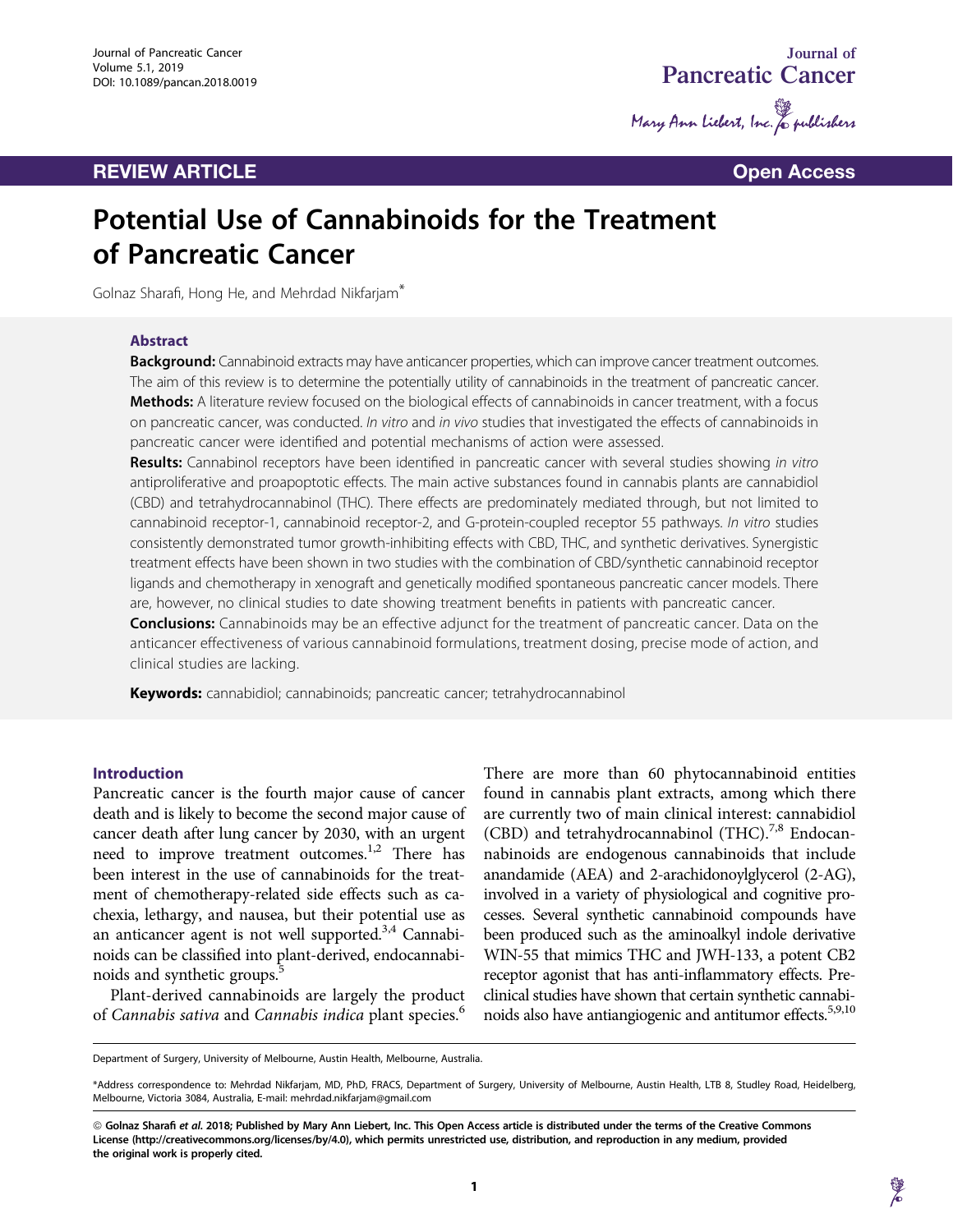#### Methods

A literature review of studies reporting on the cannabinoids in cancer treatment was undertaken with a focus on pancreatic cancer. An electronic search was conducted in PubMed, MEDLINE, EMBASE, and Web of Science for articles published from November 1961 until September 2018. References of relevant literature were reviewed to identify additional studies. In vitro and in vivo studies that have investigated the effects of cannabinoids in pancreatic cancer, including potential mechanisms of action and signaling pathways, were assessed.

# Results and Discussion

#### Cannabis plants

Cannabinoids are compounds extracted from two types of plants, C. sativa and C. indica. Cannabis plants contain more than 400 chemical compounds, over 60 of them are phytocannabinoid entities, including delta-8-THC (d8-THC), cannabinol (CBN), cannabicyclol (CBL), cannabichromene (CBC), and cannabigerol (CBG);although THC and CBD are recognized as the two main substances, THC, CBD, and CBN have mostly been used in different studies.<sup>8,11-13</sup> These plants can be differentiated by their physical characteristics, C. indica has a short and dense plant structure with dark green leaves, while C. sativa is a tall and skinny plant with pale green appearance.<sup>14,15</sup>

The C. sativa plants are also categorized into industrial hemp plants and medicinal plants. Hemp plants are grown for fiber and seed oil production, animal feed, and for their high nutritional value.<sup>6</sup> Both plants contain the THC, but medicinal plants generally have a higher content of THC that is concentrated in the plant resin glands. $16-18$  Hemp plants are known to contain low resin levels, while medical plants are high in resin levels that cover the female's flowering tops and leaves. The THC concentration in flowering tops is significantly more than other parts of the plant.<sup>16,17,19</sup> In addition, studies reveal that the THC:CBD ratio in C. sativa is generally higher than C. indica. Therefore, the euphoric and relaxing effects, after using C. sativa, are likely to be greater than with C. indica.<sup>15,16</sup>

#### Cannabinoid receptors

The bodies' endogenous opioid and cannabinoid systems have remained unchanged for more than 500 million years of human evaluation.<sup>17</sup> The endogenous cannabinoid system contains endocannabinoids, cannabinoid receptors, second messengers, and anabolic and catabolic enzymes such as the fatty acid amide hydrolase (FAAH) system.17,20,21 Cannabinoid receptors located on cell membranes are members of the Gprotein-coupled receptor (GPCR) family.<sup>22,23</sup> Cannabinoid receptor-1 (CB1) is found in moderate levels mainly in the brain and neural tissues and in lower levels in respiratory, digestive, and reproductive systems and urinary tracts. $22,24$  It is mainly responsible for the psychological impacts of  $THC<sup>18,25</sup>$ 

Cannabinoid receptor-2 (CB2) is mainly found in peripheral organs, specifically rich in thymus, tonsils, and spleen of immune system.<sup>9,26,27</sup> CB2 sequence appears more preserved between species than CB1 receptor. Furthermore, there is a third putative human cannabinoid receptor, G-protein-coupled receptor 55  $(GPR55).<sup>21</sup>$  Studies have shown that malignant cells can alter the physiologic function of GPR55 and other GPCRs to enhance tumor growth and metastasis. $28,29$ The endocannabinoids, 2-AG and AEA, are among the main endogenous cannabinoids that stimulate CB1, CB2, and GPR55, and also act on transient receptor potential ion channels, including transient receptor potential vanilloid (TRPV).<sup>20,21,24</sup>

There are emerging data on other potential cannabinoid receptors, but to date, CB1, CB2, and GPR55 are considered the main cannabinoid targets.<sup>30</sup>

#### THC and CBD and their effects on cancer

THC is responsible for most of the psychological effects of cannabis.<sup>31</sup> THC was first discovered to inhibit the growth of lung adenocarcinoma cells in vitro and in vivo.<sup>5</sup> THC binds to activate cannabinoid receptors, predominantly CB1 contained at high concentrations in specific brain regions associated with emotions, thinking, perception, memory, and coordination. $32$ THC works like the AEA neurotransmitter that is produced in the body to regulate perception of pain, eating, and sleeping habits. Except for the initial relaxed state, it can bring about anxiety, delusions, hallucinations, and emotions of happiness. Its effects begin immediately or 30 min after consumption, depending on the route of administration.<sup>33</sup>

CBD refers to that main cannabis compound with desirable medical characteristics, without the stoning effects.<sup>31</sup> The discovery of CBD was in 1940, which is more than 20 years earlier than THC. $34$  It simulates cannabinoid (CB1 and CB2) receptors indirectly,<sup>35</sup> and also involves several other receptor pathways that include but are not limited to TRPV1, GPR55, and peroxisome proliferator-activated receptors.<sup>21,36</sup> CBD in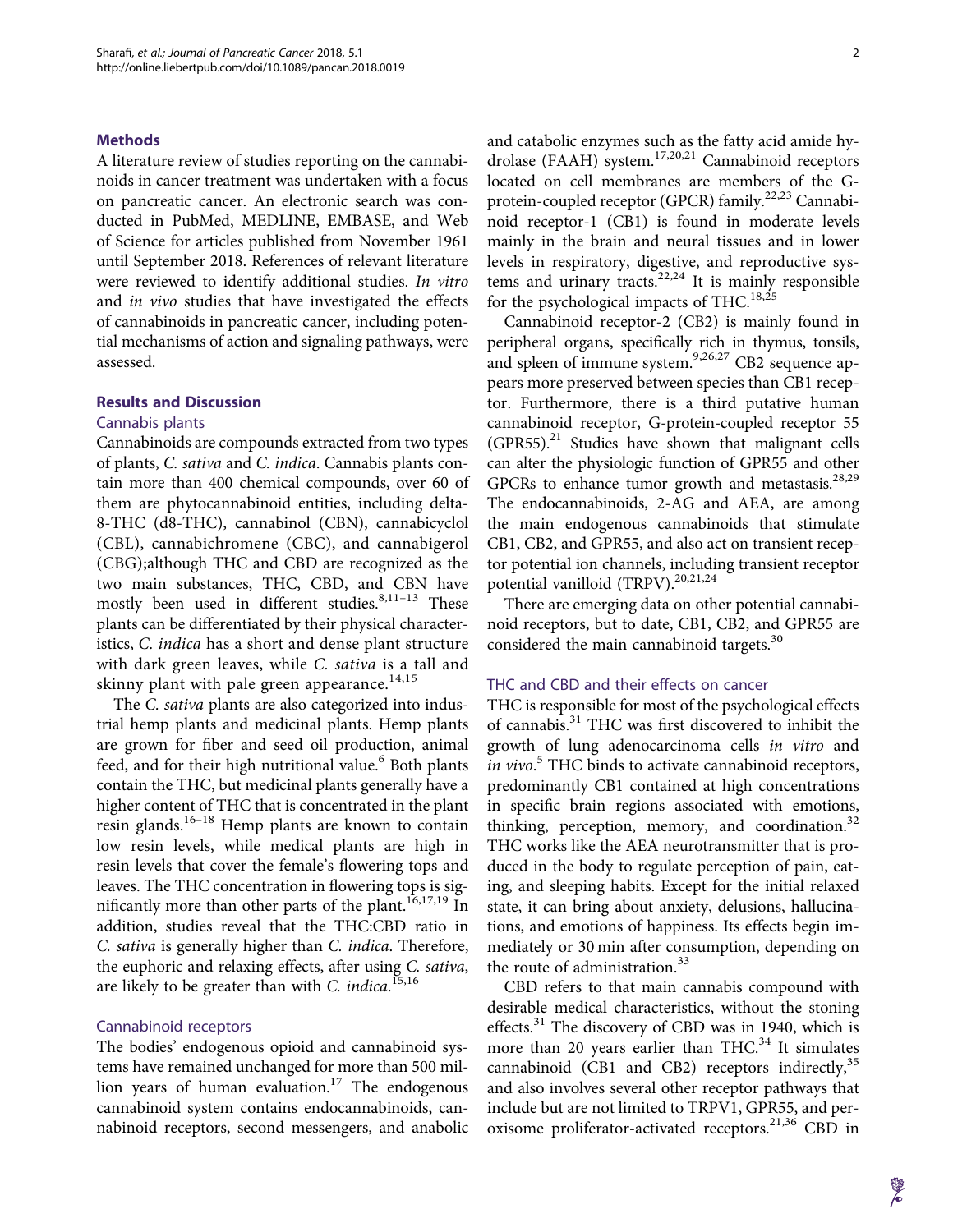particular increases the susceptibility of tumor cells to the lymphokine-activated killer cells, which can result in cell lysis.<sup>37</sup>

Cannabis rich in CBD is less psychoactive than those rich in THC. Dominant CBD strains are more suitable for applications in relieving spasms and pain, psychosis, anxiety, inflammation, and some other conditions, with lesser effects on lethargy and lower likelihood of causing dysphoria.<sup>38</sup> It can be of value in treating depression and some side effects that result from cancer treatment.<sup>39</sup> Overall, CBD is preferred for medical applications and has fewer health risks compared with THC and is useful in negating some of the adverse effects of THC. $36,40$ 

# Mechanism of action

In vitro models for different cancer types have been utilized to elucidate mechanisms by which these cannabinoids and endocannabinoids influence the proliferation, migration, and apoptosis of cancer cells. $5$  The mechanisms to affect cancer cell proliferation, migration, and apoptosis by cannabinoids are complex and can differ between cancer types.  $41-43$  They can also inhibit tumor vascularization by altering the morphology of blood vessels and reducing blood vessel proangiogenic factors, including vascular endothelial growth  $factor.<sup>42,43</sup>$ 

Cannabinoids stimulate the production of ceramides by activation of ceramide synthase enzyme,<sup>44</sup> which causes a downstream activation of a cascade that signals through the extracellular regulated kinase (ERK) system leading to cell cycle arrest and apoptosis. When CB1 and CB2 receptors are activated, the stress-regulated protein p8 controls the activating transcription factor 4 (ATF-4), C/EBP-homologous protein (CHOP), and tribbles homologue3 (TRB3) expression. The ceramide-ERK signaling pathway is triggered to promote mitochondrial intrinsic apoptosis via mechanisms that have not yet been recognized.<sup>45</sup> An increase in ceramide can also activate the p38 mitogen-activated protein kinase pathway leading to apoptosis through several mechanisms.<sup>10,42,46</sup>

Activation of CB1 or CB2 receptors can also inhibit the activity of adenylyl cyclase and decreases the levels of cyclic adenosine monophosphate<sup>47</sup> and the activation of protein kinase A. As a result, there is a decrease in gene transcription causing apoptosis.<sup>41</sup> Activation of cannabinoid receptors can also promote cancer cell survival and inhibit apoptosis through PI3K/PKB pathways, implicated in cell survival.<sup>48</sup>

# Effects of cannabinoids on pancreatic cancer

Effects of cannabis receptors. Studies showed that CB1 and CB2 receptors are expressed in pancreatic cancer cells and have very low or nondetectable mRNA levels in normal pancreatic cells.<sup>49</sup> In a study by Michalski et al., $49$  the effects of cannabinoids in pancreatic cells were investigated, with identification of cannabinoid receptor expression in several human pancreatic cancer cell lines and human pancreatic cancer biopsies. These results indicated that activation of cannabinoid receptors, particularly CB2, may induce pancreatic cancer cell apoptosis without affecting the normal pancreas cells.

Michalski et al. also evaluated cannabinoid receptors together with the endocannabinoid metabolizing FAAH and monoacylglycerol lipase (MGLL) enzymes in both normal (n:10) and pancreatic cancer cells from patients with resected pancreatic ductal adenocarcinoma (n:40). Immunohistochemistry staining showed that immunoreactivity for FAAH and MGLL was low in healthy human pancreatic cells, as well as islets and nerves when compared with the immunoactivity for FAAH and MGLL in pancreatic cancer tissues, although low levels of these enzymes in pancreatic cancer cells were correlated with shorter survival.

Wide intrapancreatic nerves were found to be immunoreactive for FAAH and MGLL. In addition, there was a correlation between low CB1 receptor expression and prolonged survival for patients with pancreatic cancer. CB2 receptor expression did not correlate with survival. The levels of endocannabinoids AEA and 2-AG in serum of patients with pancreatic cancer cells in comparison with normal controls were similar.<sup>49</sup>

In vitro studies. Cytotoxic effects of cannabis in vitro occur through cannabinoid receptor-dependent and cannabinoid receptor-independent mechanisms. $50,51$ study by Fogli et al. showed that cannabis receptor binding by synthetic receptor agonists, WIN-55,212-2 (CB1 and CB2), ACEA (CB1), and JWH-015 (CB2), caused a substantial cell death of MiaPaCa-2 cell. $52$ The authors also demonstrated that the CB1 inverse agonist (AM251) induced apoptosis and affected transcriptional genes via the JAK/STAT and MAPK signaling network in MiaPaCa2 pancreatic cancer cells, acting through CB1 receptor-independent pathways.<sup>52</sup> In addition, AM251 synergically increased the anticancer effect of pyrimidine analog chemotherapy agent, 5 fluorouracil.<sup>52</sup>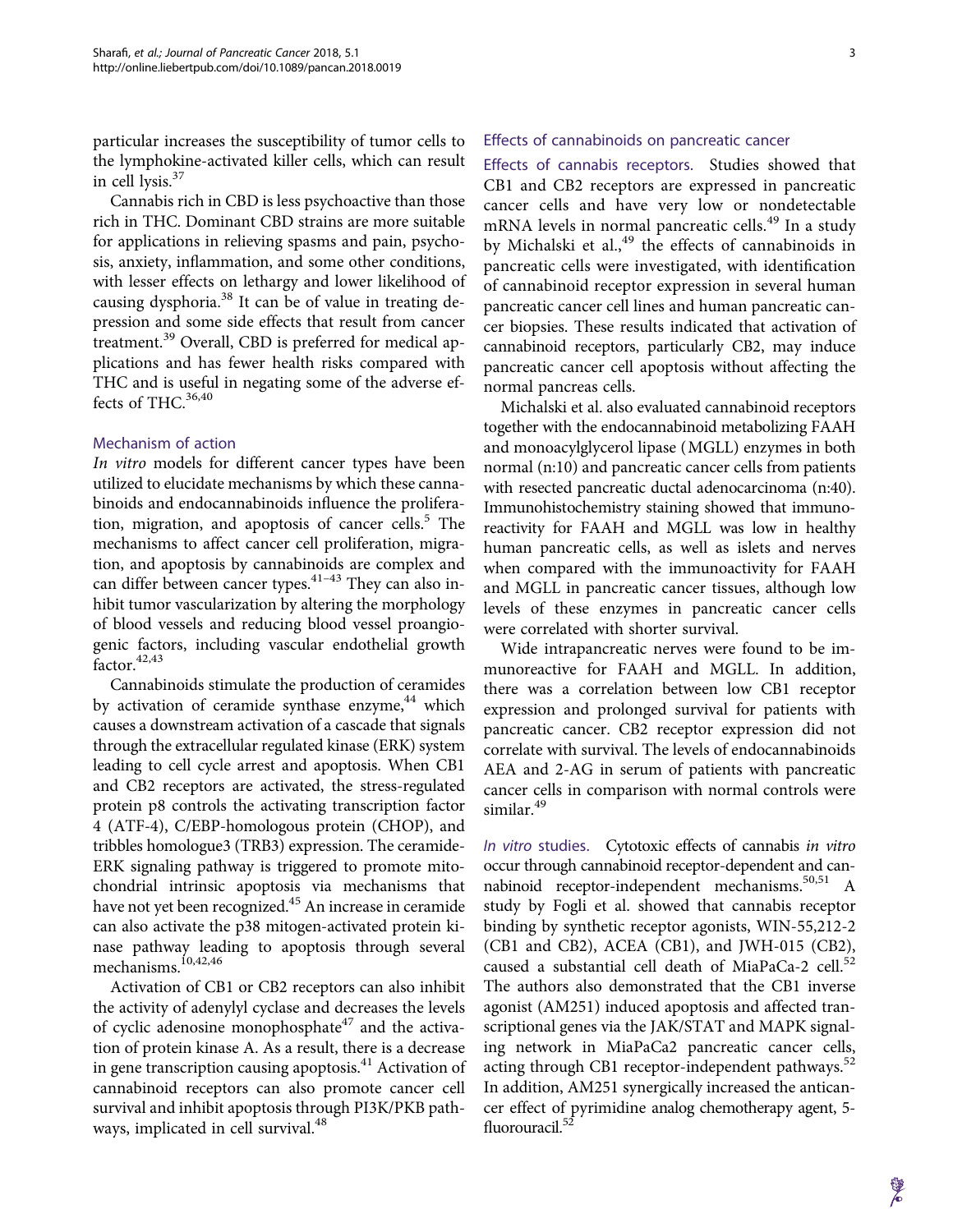It is possible, however, that these agents have CB1 agonistic effects at higher concentrations, in keeping with findings reported for a structurally similar ligand, SR141716A.<sup>53,54</sup>

The CB1 and CB2 selective agonists, arachidonylcyclopropylamide (ACPA) and GW, inhibited proliferation and invasion of Panc1 cells, respectively.<sup>55</sup> ACPA and GW through activating the CB1 and CB2 receptors stimulated 5' adenosine monophosphate-activated protein kinase activation via a reactive oxygen species (ROS)-dependent escalate of AMP/ATP ratio, causing cell autophagy and cell growth inhibition.<sup>55,56</sup>

Ceramide synthesized by de novo synthesis was found to be involved in the apoptosis of pancreatic cancer cells induced by THC.<sup>57</sup> THC has been shown to cause a dose-dependent reduction in cell viability by inducing apoptotic cell death.<sup>58</sup> The stress-regulated protein  $p8$ was involved in the apoptosis of pancreatic cancer cells caused by THC. This protein has been shown to increase with ceramide treatment and has powerful antitumor effects.<sup>59</sup> There was an increase in p8 mRNA levels in MiaPaca2 pancreatic cancer cells treated with THC, which was blocked by a potent antagonist of CB2 (SR144528). Knockdown of p8 mRNA prevented apoptosis induced by THC in MiaPaCa2 cells.<sup>59</sup>

Furthermore, several p8-dependent genes, including the endoplasmic reticulum (ER) stress-related gene TRB3 (a novel ER stress-inducible gene), CHOP, and ATF-4, were identified and associated with apoptotic signaling. The mRNAs of TRB3, CHOP, and ATF-4 were increased to a similar degree as p8 by THC treatment.<sup>45</sup> Moreover, removing the p8 mRNA prevented upregulation of TRB3, CHOP, and ATF-4. THC induced a p8- and ceramide-mediated apoptotic response in pancreatic cancer cells through upregulation of these genes.<sup>45</sup>

The combination of gemcitabine and cannabinoid receptor agonists in the treatment of pancreatic cancer enhanced intracellular production of ROS, resulting in antiproliferative effects. Gemcitabine stimulated the mRNAs of both CB1 and CB2 via an NF- $\kappa$ B-mediated mechanism. $^{60}$  Nuclear factor-kappaB (NF- $\kappa$ B) inhibitors, MG12 and BAY, blocked gemcitabine-stimulated increase of either CB1 or CB2 mRNAs, while interleukin  $(IL)$ -1, an inducer of NF- $\kappa$ B, increased the expression of CB1 and CB2.<sup>60</sup> Gemcitabine also plays a part in cannabinoid-induced ER stress and antiproliferation.<sup>60</sup> Cannabinoid-induced autophagy was enhanced by gemcitabine through ROS-mediated mechanism.<sup>60</sup> In addition, cannabinoids substantially increase the apoptotic effect of gemcitabine.<sup>60</sup>

A recent study showed that the GPR55 receptor, regulated by tumor suppressor p53, may have a crucial role in pancreatic cancer development, via cell cycle regulation and MAPK signaling pathways.<sup>61</sup> CBD binds to the GPR55 receptor and blocks its activity. Cell growth, cell cycle progression, and MAPK signaling in ASPC1, HPAFII, BXPC3, and PANC1 pancreatic cancer cell lines were inhibited by treatment with the GPR55 antagonist CID16020046 (CID) and CBD. Moreover, HPAFII and PANC1 cell growth was reduced to a greater extent with the combination of CBD and gemcitabine, compared with either treatment alone.<sup>61</sup> This study demonstrated that the gemcitabine effects on pancreatic cancer cells might be potentiated by inhibition of GPR55.

In vivo studies. Pre-clinical studies on various cancers have shown that synthetic exogenous, endo-, and phytocannabinoids decrease angiogenesis, growth, and tumor cell migration and induction of apoptosis in cancer cells.<sup>9,62</sup> The antitumor effects of cannabinoids were also investigated in in vivo models of pancreatic cancer. Xenografted MiaPaca2 pancreatic tumor growth was inhibited by THC  $(15 \text{ mg/kg/day})$  treatment.<sup>58</sup> The pancreatic tumor growth in an orthotropic model was also inhibited by the synthetic cannabinoid receptor agonist WIN55212,2.<sup>49</sup> WIN55212,2 also induced apoptosis in pancreatic cancer cells through possibly the activation of TRB3, which is a proapoptotic protein responsible for the apoptosis induced by ER stress.

WIN55212,2 increased the expression of downstream ER stress-related targets involved with apoptosis in pancreatic cancer but not in healthy pancreatic cells, indicating that cannabinoid stimulates apoptosis selectively in pancreatic cancer cells.<sup>58</sup>

The route of cannabinoid administration has significant effects on pharmacokinetics, bioactivity, bioavailability, and effectiveness of drugs. Cannabinoids are water insoluble and cannot be administered intravenously. In addition, cannabinoids are partially degraded by the stomach acids; as a result, oral administration may not be the most effective route for cancer treatment.<sup>63</sup> The inhalation route of cannabinoids combined with nanomaterials may be useful for targeting lung cancer, but the effectiveness in treating other sites is less certain.64 Intratumor (IT) administration of low doses of cannabinoids enhances the effectiveness of drug.<sup>4,65,66</sup>

A study by Yasmin-Karim et al. revealed that a superior pancreatic cancer treatment outcome could be achieved using the combination of cannabinoids and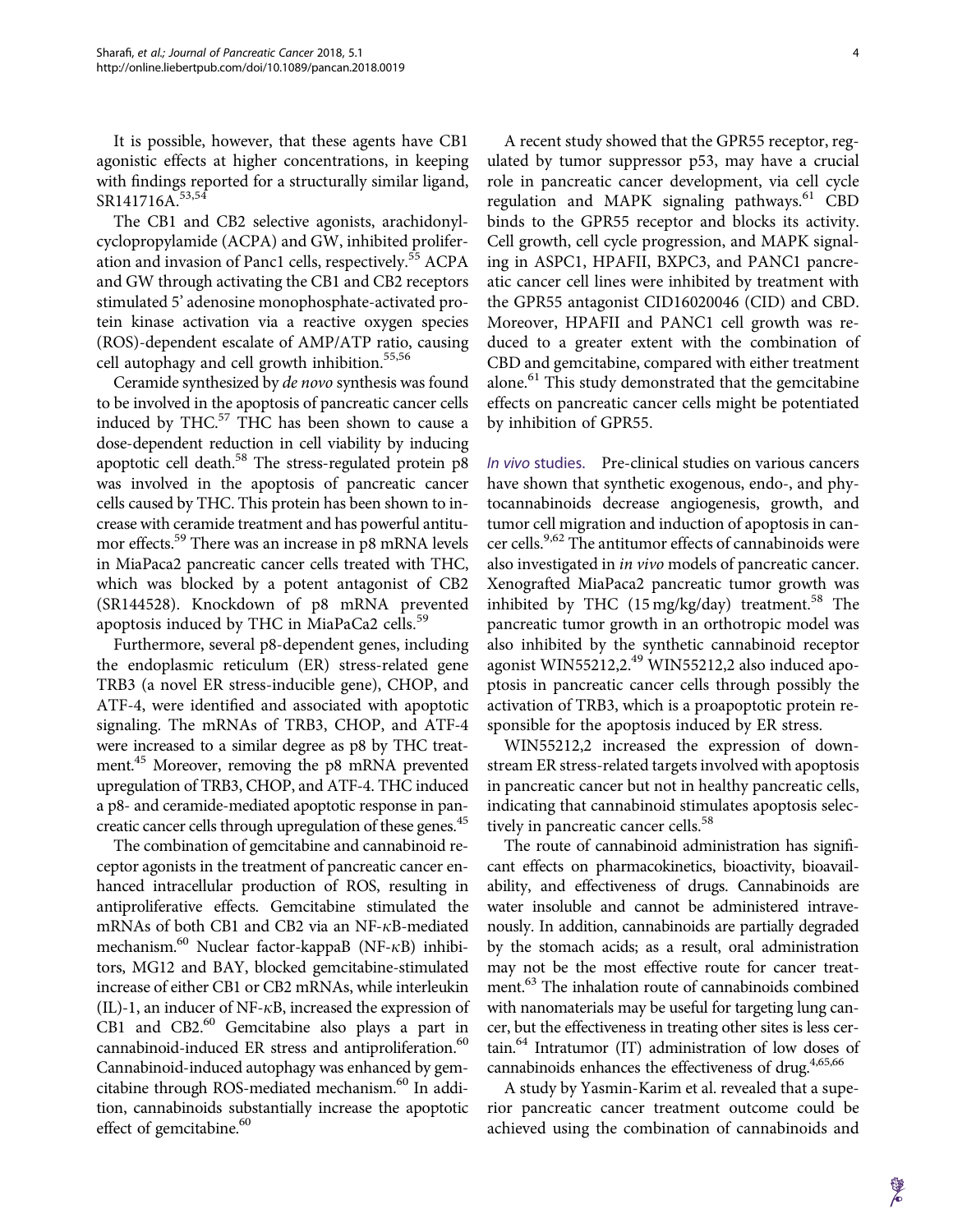radiotherapy.<sup>7</sup> Similar findings have been demonstrated in a brain glioma cancer model.67 Improved survival was also demonstrated with IT administration of cannabinoids into subcutaneously implanted murine PANC-02 pancreatic cancers measuring 6 mm in maximum dimension.<sup>7</sup> Furthermore, treating Kras, P53, and Cre mice with a combination of CBD (100 mg/kg) by daily intraperitoneal (IP) administration and gemcitabine (100 mg/kg) by IP administration every 3 days, IP after 80 days of age prolonged the animal survival three times more than vehicle or gemcitabine treatment alone.<sup>61</sup>

Similar findings were shown in a study by Donadelli et al., in which a CB1 binding ligand SR141716 (SR1) combined with gemcitabine reduced tumor growth greater than either agent alone.<sup>60</sup> Based on their in vitro finding, the authors found that an increase in ROS and autophagy pathways may explain the observed synergistic effects in vivo.<sup>60</sup> SR1 has been utilized as an antiobesity agent and is considered a reverse agonist that possessed agonist activity at higher concentrations.<sup>53</sup> The use of SR1 as an anticancer agent in the clinical situation is, however, unknown, as the drug has been withdrawn from the worldwide market due to unacceptable psychiatric side effects.

## Effects of cannabis on pancreatic stellate cells

Pancreatic stroma contains pancreatic stellate cells (PSCs), immune cells, neural elements, extracellular matrix, and blood vessels.<sup>68</sup> Interaction of PSCs and cancer cells enhances tumor invasion, growth, chemoresistance, and immunosuppression.<sup>69</sup> PSCs migrate to damaged sites and induce differentiation and tissue repair promoting fibrosis.<sup>70</sup> Activation of cannabinoid receptors using WIN55212,2 reduces the migration of PSCs derived from chronic pancreatitis.<sup>70</sup> This reduction in migration could be related to a reduction production of extracellular matrix and inflammatory cytokines, including IL-6, MCP-1, fibronectin, collagen 1, and  $\alpha$ -smooth muscle actin.<sup>70,71</sup>

The reduction of PSC migration by activation of cannabinoid receptors was followed by a reduction in matrix metalloproteinase-2 (MMP-2) levels.<sup>70,72</sup> Increased MMP-2 level enables deposition of pathogenic fibrillar collagens. Therefore, suppression of MMP-2 by cannabinoids could contribute to reducing collagen synthesis and reducing the inflammation and fibrosis leading to chronic pancreatitis.<sup>70</sup> Previous studies have demonstrated the positive association between chronic pancreatitis and pancreatic cancer,<sup>73</sup> and it is possible that administration of cannabinoids

may prevent progression from chronic pancreatitis to pancreatic cancer.

#### Conclusion

Endogenous cannabinoids, synthetic or cannabis extracted from plants, can reduce tumor invasion and growth, induce tumor cell death, and inhibit tumor angiogenesis via cannabinoid receptor or receptorindependent pathways. Cannabinoid receptors appear to be highly expressed in pancreatic cancer compared with normal pancreatic tissue. CBD and THC appear to have antiproliferative and proapoptotic effects. CBD in a clinically relevant pancreatic cancer model improved survival outcomes when combined with gemcitabine. Clinical studies on the utility of cannabinoids in the treatment of pancreatic cancer are lacking and urgently needed.

#### Acknowledgment

We acknowledge Pancare Foundation ([www.pancare](http://www.pancare.org.au) [.org.au\)](http://www.pancare.org.au) for supporting pancreatic cancer research in the Department of Surgery.

# Author Disclosure Statement

No competing financial interests exist.

#### References

- 1. Rahib L, Smith BD, Aizenberg R, et al. Projecting cancer incidence and deaths to 2030: the unexpected burden of thyroid, liver, and pancreas cancers in the United States. Cancer Res. 2014;74:2913– 2921.
- 2. Malvezzi M, Bertuccio P, Rosso T, et al. European cancer mortality predictions for the year 2015: does lung cancer have the highest death rate in EU women? Ann Oncol. 2015;26:779–786.
- 3. Suzuki H, Asakawa A, Amitani H, et al. Cancer cachexia—pathophysiology and management. J Gastroenterol. 2013;48:574–594.
- 4. Guzmán M. Cannabinoids: potential anticancer agents. Nat Rev Cancer. 2003;3:745–755.
- 5. Sarfaraz S, Adhami VM, Syed DN, et al. Cannabinoids for cancer treatment: progress and promise. Cancer Res. 2008;68:339–342.
- 6. Sawler J, Stout JM, Gardner KM, et al. The genetic structure of Marijuana and Hemp. PLoS One. 2015;10:e0133292.
- 7. Yasmin-Karim S, Moreau M, Mueller R, et al. Enhancing the therapeutic efficacy of cancer treatment with cannabinoids. Front Oncol. 2018;8: 114.
- 8. Fellermeier M, Eisenreich W, Bacher A, et al. Biosynthesis of cannabinoids. Incorporation experiments with (13)C-labeled glucoses. Eur J Biochem. 2001;268:1596–1604.
- 9. Ladin DA, Soliman E, Griffin L, et al. Preclinical and clinical assessment of cannabinoids as anti-cancer agents. Front Pharmacol. 2016;7:361.
- 10. Sarfaraz S, Afaq F, Adhami VM, et al. Cannabinoid receptor agonistinduced apoptosis of human prostate cancer cells LNCaP proceeds through sustained activation of ERK1/2 leading to G1 cell cycle arrest. J Biol Chem. 2006;281:39480–39491.
- 11. Ben Amar M. Cannabinoids in medicine: a review of their therapeutic potential. J Ethnopharmacol. 2006;105:1–25.
- 12. Gordon AJ, Conley JW, Gordon JM. Medical consequences of Marijuana use: a review of current literature. Curr Psychiatry Rep. 2013; 15:419.
- 13. Hanuš LO, Meyer SM, Muñoz E, et al. Phytocannabinoids: a unified critical inventory. Nat Prod Rep. 2016;33:1357–1392.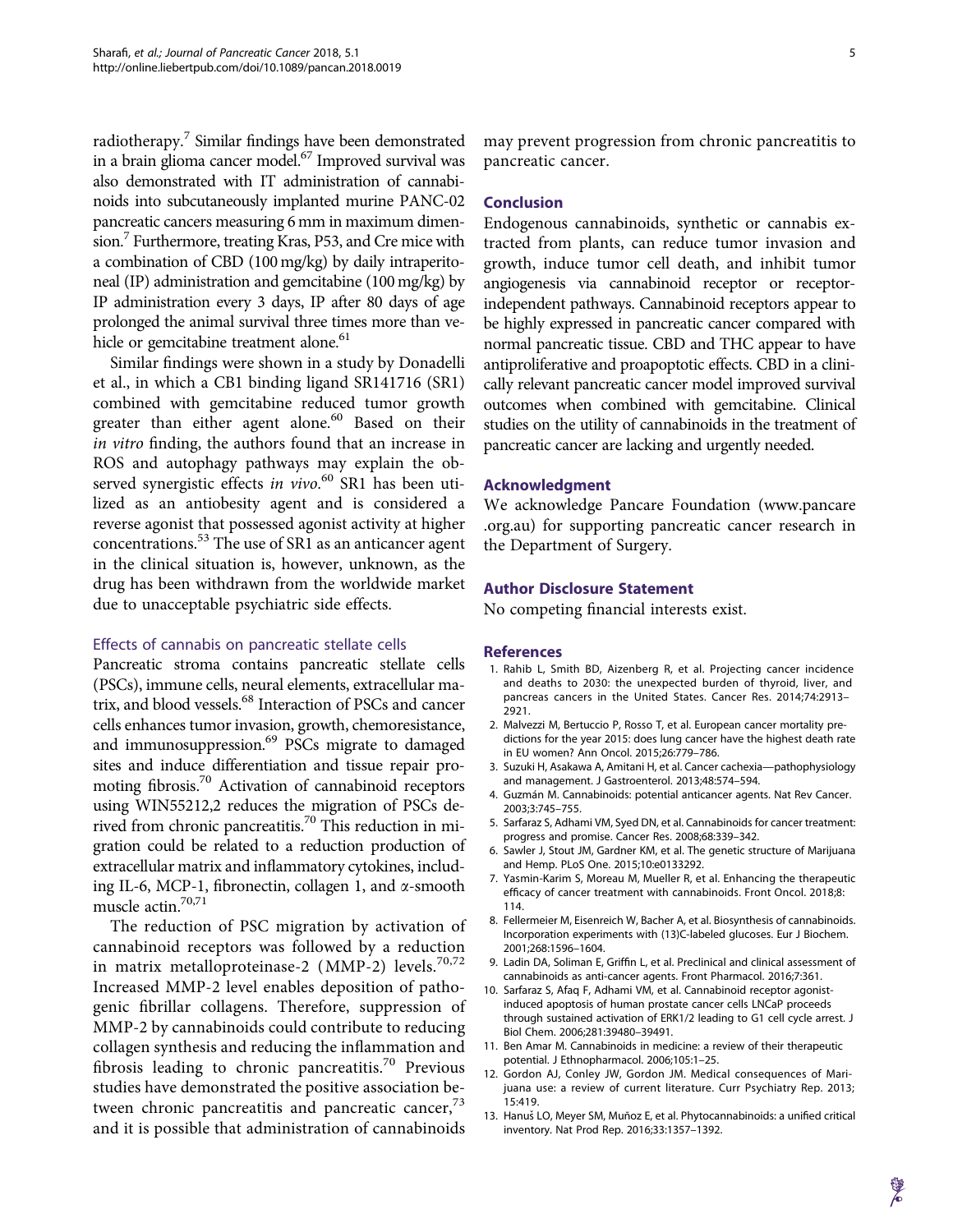- 14. Izzo AA, Borrelli F, Capasso R, et al. Non-psychotropic plant cannabinoids: new therapeutic opportunities from an ancient herb. Trends Pharmacol Sci. 2009;30:515–527.
- 15. Maida V, Daeninck PJ. A user's guide to cannabinoid therapies in oncology. Curr Oncol. 2016;23:398–406.
- 16. Yang Y, Lewis MM, Bello AM, et al. Cannabis sativa (Hemp) seeds,  $\Delta(9)$ tetrahydrocannabinol, and potential overdose. Cannabis Cannabinoid Res. 2017;2:274–281.
- 17. Zhang X. Handbook of cannabis By Roger Pertwee Oxford, UK: Oxford University Press, 2014. Hardcover \$150.00. ISBN 978-0-19-966268-5. Br J Psychol. 2015;106:547–548.
- 18. Hall W, Christie M, Currow D. Cannabinoids and cancer: causation, remediation, and palliation. Lancet Oncol. 2005;6:35–42.
- 19. Clarke RC, Watson DP. Cannabis and Natural Cannabis Medicines. In: Marijuana and the Cannabinoids. ElSohly MA, (ed.). Humana Press: Totowa, NJ; pp. 1–15; 2007.
- 20. Maccarrone M, Bab I, Bíró T, et al. Endocannabinoid signaling at the periphery: 50 years after THC. Trends Pharmacol Sci. 2015;36:277–296.
- 21. Pertwee RG, Howlett AC, Abood ME, et al. International Union of basic and clinical pharmacology. LXXIX. Cannabinoid receptors and their ligands: beyond CB (1) and CB(2). Pharmacol Rev. 2010;62:588–631.
- 22. Mackie K. Distribution of cannabinoid receptors in the central and peripheral nervous system. Handb Exp Pharmacol. 2005:299–325.
- 23. Savinainen JR, Järvinen T, Laine K, et al. Despite substantial degradation, 2-arachidonoylglycerol is a potent full efficacy agonist mediating CB(1) receptor-dependent G-protein activation in rat cerebellar membranes. Br J Pharmacol. 2001;134:664–672.
- 24. Elphick MR, Egertová M. The neurobiology and evolution of cannabinoid signalling. Philos Trans R Soc Lond B Biol Sci. 2001;356:381–408.
- 25. Pertwee RG. The diverse CB1 and CB2 receptor pharmacology of three plant cannabinoids: delta9-tetrahydrocannabinol, cannabidiol and delta9-tetrahydrocannabivarin. Br J Pharmacol. 2008;153:199–215.
- 26. Maroon J, Bost J. Review of the neurological benefits of phytocannabinoids. Surg Neurol Int. 2018;9:91.
- 27. Marsicano G, Goodenough S, Monory K, et al. CB1 cannabinoid receptors and on-demand defense against excitotoxicity. Science. 2003;302:84–88.
- 28. Leyva-Illades D, DeMorrow S. Orphan G protein receptor GPR55 as an emerging target in cancer therapy and management. Cancer Manag Res. 2013;5:147–155.
- 29. Dorsam RT, Gutkind JS. G-protein-coupled receptors and cancer. Nat Rev Cancer. 2007;7:79–94.
- 30. Galiazzo G, Giancola F, Stanzani A, et al. Localization of cannabinoid receptors CB1, CB2, GPR55, and PPARalpha in the canine gastrointestinal tract. Histochem Cell Biol. 2018.
- 31. Anderson GD, Chan LN. Pharmacokinetic drug interactions with tobacco, cannabinoids and smoking cessation products. Clin Pharmacokinet. 2016; 55:1353–1368.
- 32. Kendall DA, Yudowski GA. Cannabinoid receptors in the central nervous system: their signaling and roles in disease. Front Cell Neurosci. 2016;10:294.
- 33. Wilson JS, Pirola RC, Apte MV. Stars and stripes in pancreatic cancer: role of stellate cells and stroma in cancer progression. Front Physiol. 2014;5:52.
- 34. Schultes RE. Hallucinogens of plant origin. Science. 1969;163:245–254. 35. Howlett AC. Cannabinoid receptor signaling. In: Cannabinoids. Pertwee
- RG, (ed.). Springer Berlin Heidelberg: Berlin, Heidelberg; pp. 53–79; 2005. 36. Sledziński P, Zeyland J, Słomski R, et al. The current state and future per-
- spectives of cannabinoids in cancer biology. Cancer Med. 2018;7:765–775. 37. Velasco G, Sánchez C, Guzmán M. Anticancer mechanisms of cannabi-
- noids. Curr Oncol. 2016;23:S23–S32. 38. Borgelt LM, Franson KL, Nussbaum AM, et al. The pharmacologic and
- clinical effects of medical cannabis. Pharmacotherapy. 2013;33:195–209. 39. Iffland K, Grotenhermen F. An update on safety and side effects of cannabidiol: a review of clinical data and relevant animal studies.
- Cannabis Cannabinoid Res. 2017;2:139–154. 40. Niesink RJM, van Laar MW. Does cannabidiol protect against adverse
- psychological effects of THC? Front Psychiatry. 2013;4:130. 41. Laezza C, Pisanti S, Crescenzi E, et al. Anandamide inhibits Cdk2 and activates Chk1 leading to cell cycle arrest in human breast cancer cells.
- FEBS Lett. 2006;580:6076–6082. 42. Kogan NM, Mechoulam R. Cannabinoids in health and disease. Dial Clin Neurosci. 2007;9:413–430.
- 43. Van Sickle MD, Duncan M, Kingsley PJ, et al. Identification and functional characterization of brainstem cannabinoid CB2 receptors. Science. 2005;310:329–332.
- 44. Ligresti A, Moriello AS, Starowicz K, et al. Antitumor activity of plant cannabinoids with emphasis on the effect of cannabidiol on human breast carcinoma. J Pharmacol Exp Ther. 2006;318:1375–1387.
- 45. Ohoka N, Yoshii S, Hattori T, et al. TRB3, a novel ER stress-inducible gene, is induced via ATF4–CHOP pathway and is involved in cell death. EMBO J. 2005;24:1243–1255.
- 46. Gómez del Pulgar T, Velasco G, Guzmán M. The CB1 cannabinoid receptor is coupled to the activation of protein kinase B/Akt. Biochem J. 2000; 347:369–373.
- 47. Campos AC, Moreira FA, Gomes FV, et al. Multiple mechanisms involved in the large-spectrum therapeutic potential of cannabidiol in psychiatric disorders. Philos Trans R Soc Lond B Biol Sci. 2012;367: 3364–3378.
- 48. Sánchez MG, Ruiz-Llorente L, Sánchez AM, et al. Activation of phosphoinositide 3-kinase/PKB pathway by CB1 and CB2 cannabinoid receptors expressed in prostate PC-3 cells. Involvement in Raf-1 stimulation and NGF induction. Cell Signal. 2003;15:851–859.
- 49. Michalski CW, Oti FE, Erkan M, et al. Cannabinoids in pancreatic cancer: correlation with survival and pain. Int J Cancer. 2008;122:742–750.
- 50. Vaccani A, Massi P, Colombo A, et al. Cannabidiol inhibits human glioma cell migration through a cannabinoid receptor-independent mechanism. Br J Pharmacol. 2005;144:1032–1036.
- 51. Powles T, te Poele R, Shamash J, et al. Cannabis-induced cytotoxicity in leukemic cell lines: the role of the cannabinoid receptors and the MAPK pathway. Blood. 2005;105:1214–1221.
- 52. Fogli S, Nieri P, Chicca A, et al. Cannabinoid derivatives induce cell death in pancreatic MIA PaCa-2 cells via a receptor-independent mechanism. FEBS Lett. 2006;580:1733–1739.
- 53. Krylatov AV, Maslov LN, Lasukova OV, et al. Cannabinoid receptor antagonists SR141716 and SR144528 exhibit properties of partial agonists in experiments on isolated perfused rat heart. Bull Exp Biol Med. 2005;139: 558–561.
- 54. Lan R, Liu Q, Fan P, et al. Structure–activity relationships of pyrazole derivatives as cannabinoid receptor antagonists. J med chem. 1999;42:769– 776.
- 55. Brandi J, Dando I, Palmieri M, et al. Comparative proteomic and phosphoproteomic profiling of pancreatic adenocarcinoma cells treated with CB1 or CB2 agonists. Electrophoresis. 2013;34:1359–1368.
- 56. Dando I, Donadelli M, Costanzo C, et al. Cannabinoids inhibit energetic metabolism and induce AMPK-dependent autophagy in pancreatic cancer cells. Cell Death Dis. 2013;4:e664.
- 57. Velasco G, Carracedo A, Lorente M, et al. Cannabinoids as potential antitumoral agents in pancreatic cancer. In: Pancreatology: From Bench to Bedside. Iovanna J, Ismailov U, (eds.). Springer Berlin Heidelberg: Berlin, Heidelberg; pp. 39–49; 2009.
- 58. Carracedo A, Gironella M, Lorente M, et al. Cannabinoids induce apoptosis of pancreatic tumor cells via endoplasmic reticulum stress-related genes. Cancer Res. 2006;66:6748–6755.
- 59. Carracedo A, Lorente M, Egia A, et al. The stress-regulated protein p8 mediates cannabinoid-induced apoptosis of tumor cells. Cancer Cell. 2006;9:301–312.
- 60. Donadelli M, Dando I, Zaniboni T, et al. Gemcitabine/cannabinoid combination triggers autophagy in pancreatic cancer cells through a ROSmediated mechanism. Cell Death Dis. 2011;2:e152.
- 61. Ferro R, Adamska A, Lattanzio R, et al. GPR55 signalling promotes proliferation of pancreatic cancer cells and tumour growth in mice, and its inhibition increases effects of gemcitabine. Oncogene. 2018;37:6368– 6382.
- 62. Hermanson DJ, Marnett LJ. Cannabinoids, endocannabinoids and cancer. Cancer Metastasis Rev. 2011;30:599–612.
- 63. Grotenhermen F. Pharmacokinetics and pharmacodynamics of cannabinoids. Clin Pharmacokinet. 2003;42:327–360.
- 64. Ngwa W, Kumar R, Moreau M, et al. Nanoparticle drones to target lung cancer with radiosensitizers and cannabinoids. Front Oncol. 2017;7: 208.
- 65. Ngwa W, Boateng F, Kumar R, et al. Smart radiotherapy biomaterials. Int J Rad Oncol Biol Phys. 2017;97:624–637.